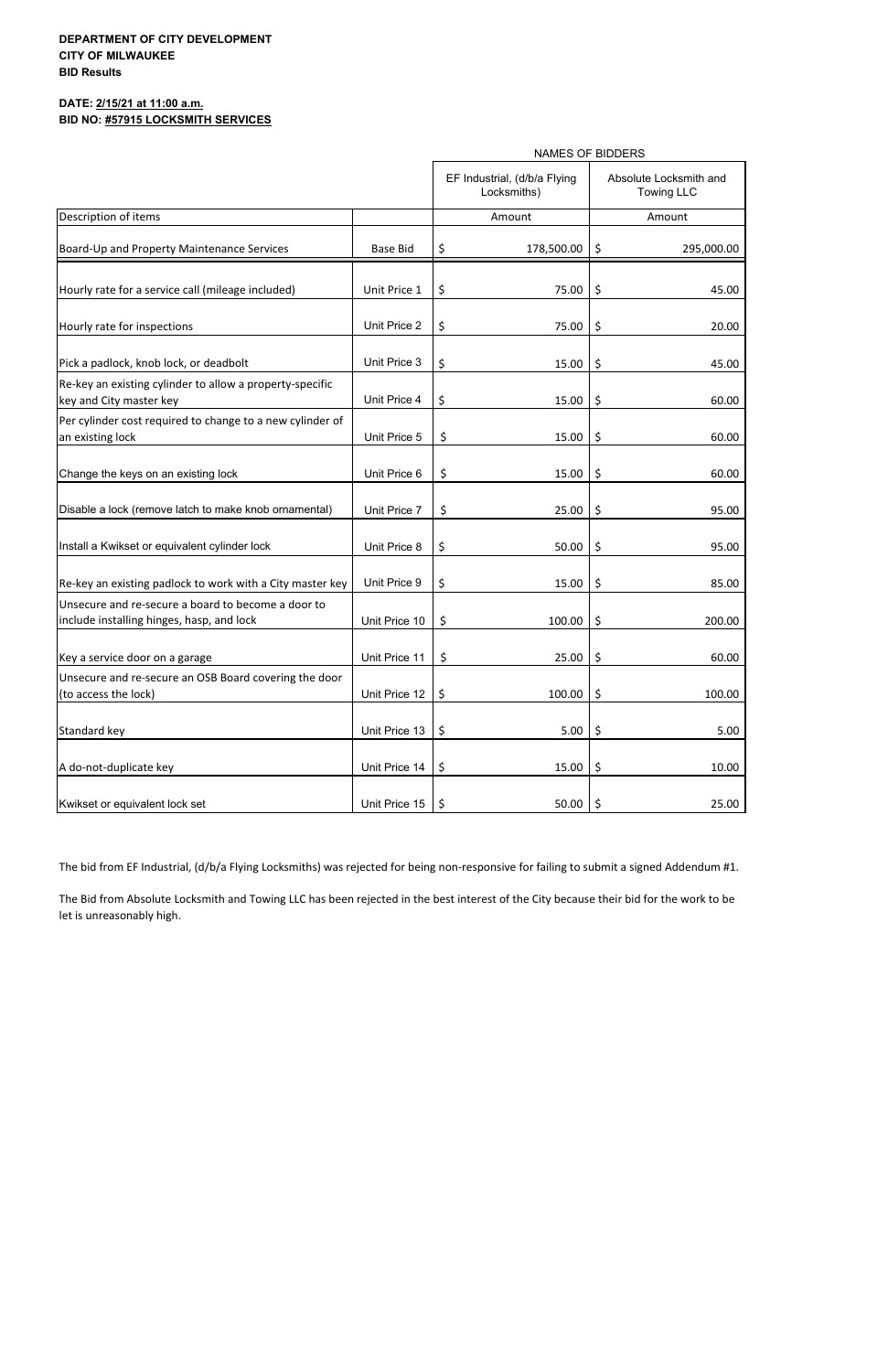## **DATE: 3/19/21 at 11:00 a.m. BID NO: #57921 Landscape Maintenance Services in the Menomonee Valley Industrial Center and Community Park**

|                                                                    |                        | NAMES OF BIDDERS                            |                                           |               |                    |                               |                         |                    |  |  |
|--------------------------------------------------------------------|------------------------|---------------------------------------------|-------------------------------------------|---------------|--------------------|-------------------------------|-------------------------|--------------------|--|--|
|                                                                    |                        | All Season Lawncare and<br>Landscaping, Inc | Anderson Landscape and<br>Maintenance LLC | <b>KEI</b>    | SJ Landscaping LLC | <b>Smithstonian Materials</b> | Unique Sales Group, LLC | Villani Landshapes |  |  |
| Description of items                                               |                        | Amount                                      | Amount                                    | Amount        | Amount             | Amount                        | Amount                  | Amount             |  |  |
| Landscape Maintenance Services                                     | <b>Base Bid</b>        | $53,516.40$ \$                              | $91,188.00$ \$                            | 70,890.00 \$  | $62,700.00$ \$     | $53,100.00$ \$                | $139,050.00$ \$         | 47,949.60          |  |  |
| Per cycle rate to mow and trim grass in identified<br>areas        | Unit Price 1           | $950.00$ \$                                 | $1,629.00$ \$                             | $1,200.00$ \$ | $1,150.00$ \$      | $925.00$ \$                   | $2,700.00$ \ \$         | 804.00             |  |  |
| Per occasion rate to prune trees in the identified<br>areas        | Unit Price $2 \mid$ \$ | $100.00$ \$                                 | 750.00 \$                                 | $800.00$ \$   | $850.00$ \$        | $1,800.00$ \$                 | $1,000.00$ \$           | 643.20             |  |  |
| Per application rate to apply herbicide in identified<br>areas     | Unit Price 3   \$      | $344.40$ \ \$                               | $1,795.00$ \$                             | $1,710.00$ \$ | $1,000.00$ \$      | $350.00$ \$                   | $1,800.00$ \$           | 792.00             |  |  |
| Per application rate to fertilize identified areas                 | Unit Price $4 \mid$ \$ | $344.40$ \\$                                | 1,795.00 \$                               | $2,070.00$ \$ | 1,200.00 \$        | 850.00 \$                     | $3,000.00$ \$           | 792.00             |  |  |
| Per hourly rate for miscellaeous landscaping<br>Imaintenance needs | Unit Price $5 \mid$ \$ | $75.00$ \$                                  | $65.00$ \$                                | $45.00$ \ \$  | $35.00$ \$         | $35.00$ \$                    | $55.00$ \ \$            | 50.00              |  |  |

AWARD WILL BE MADE TO THE LOWEST RESPONSIBLE AND RESPONSIVE BIDDER COMPLYING WITH THE SPECIFICATIONS AND REQUIREMENTS IN THE BID PACKAGE.

THE BID RECEIVED FROM KEI WAS REJECTED FOR BEING NON-RESPONSIVE FOR FAILING TO SUBMIT THEIR BID VIA E-MAIL TO THE EMAIL ADDRESS LISTED IN THE BID DOUCMENTS.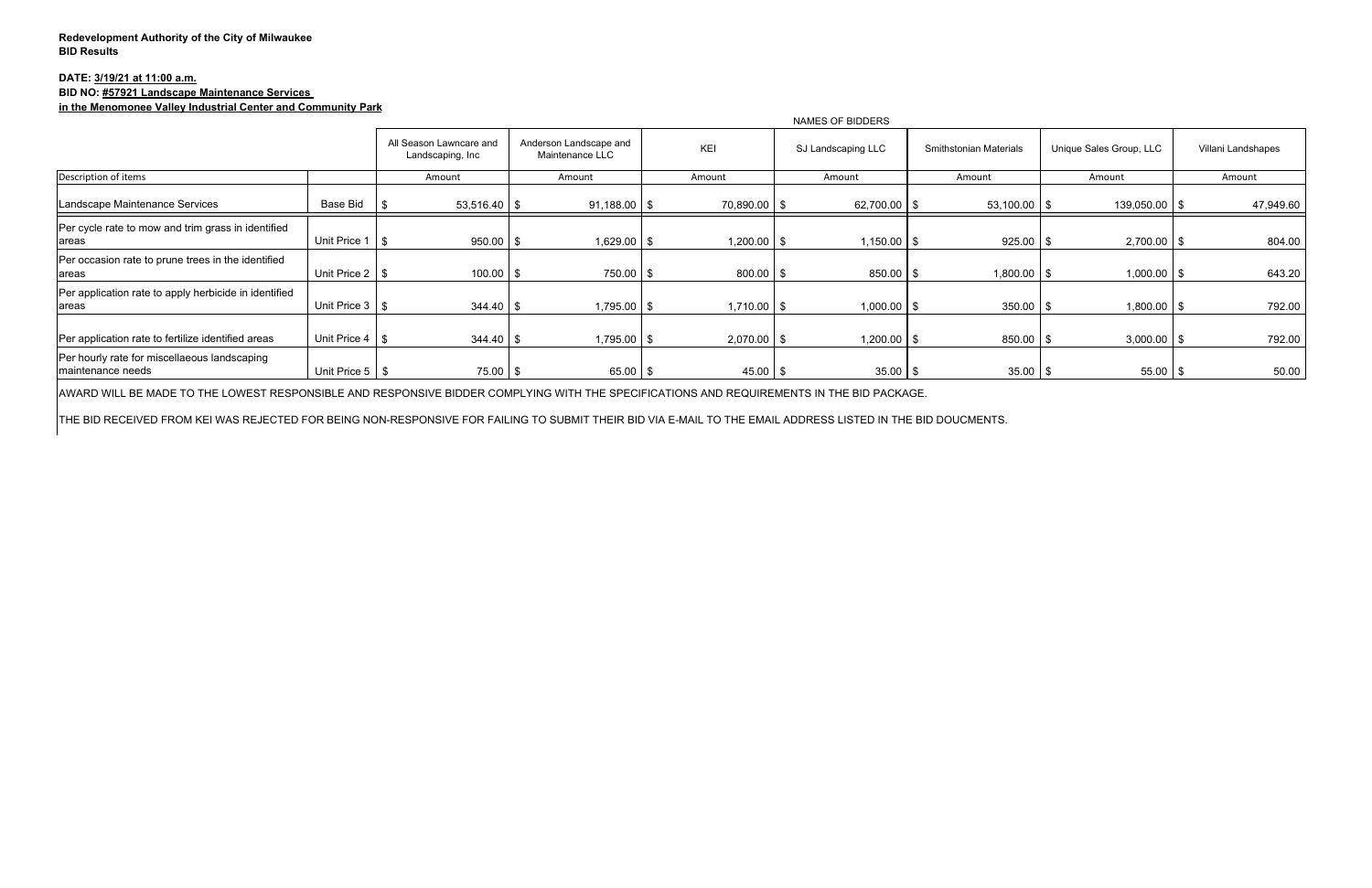## **DEPARTMENT OF CITY DEVELOPMENT**

## **BID RESULTS # 57928** OPENED 6/10/21 @ 11:00 a.m. CST

General Contracting - 2825 West State Street Housing Infrastructure Preservation Program PURCHASING AGENT: Scott Stange TELEPHONE NO: (414) 286-5727 EMAIL: SSTANG@MILWAUKEE GOV

## NAMES OF BIDDERS

|                        |          | <b>Hopkins Mechanical</b><br>and Design LLC | <b>Integral Construction</b><br>and Development, LLC | Ramirez Restoration,<br><b>LLC</b> |
|------------------------|----------|---------------------------------------------|------------------------------------------------------|------------------------------------|
| Description of items   | QTY      |                                             |                                                      |                                    |
| <b>BASE BID</b>        | Lump Sum |                                             |                                                      |                                    |
|                        |          | \$<br>207,476.00   \$                       | 62,650.00                                            | \$<br>87,700.00                    |
| Informational Price #1 | sq ft    | 89.00                                       | 12.00                                                | \$<br>7.00                         |

AWARD WILL BE MADE TO THE LOWEST RESPONSIBLE AND RESPONSIVE BIDDER COMPLYING WITH THE SPECIFICATIONS.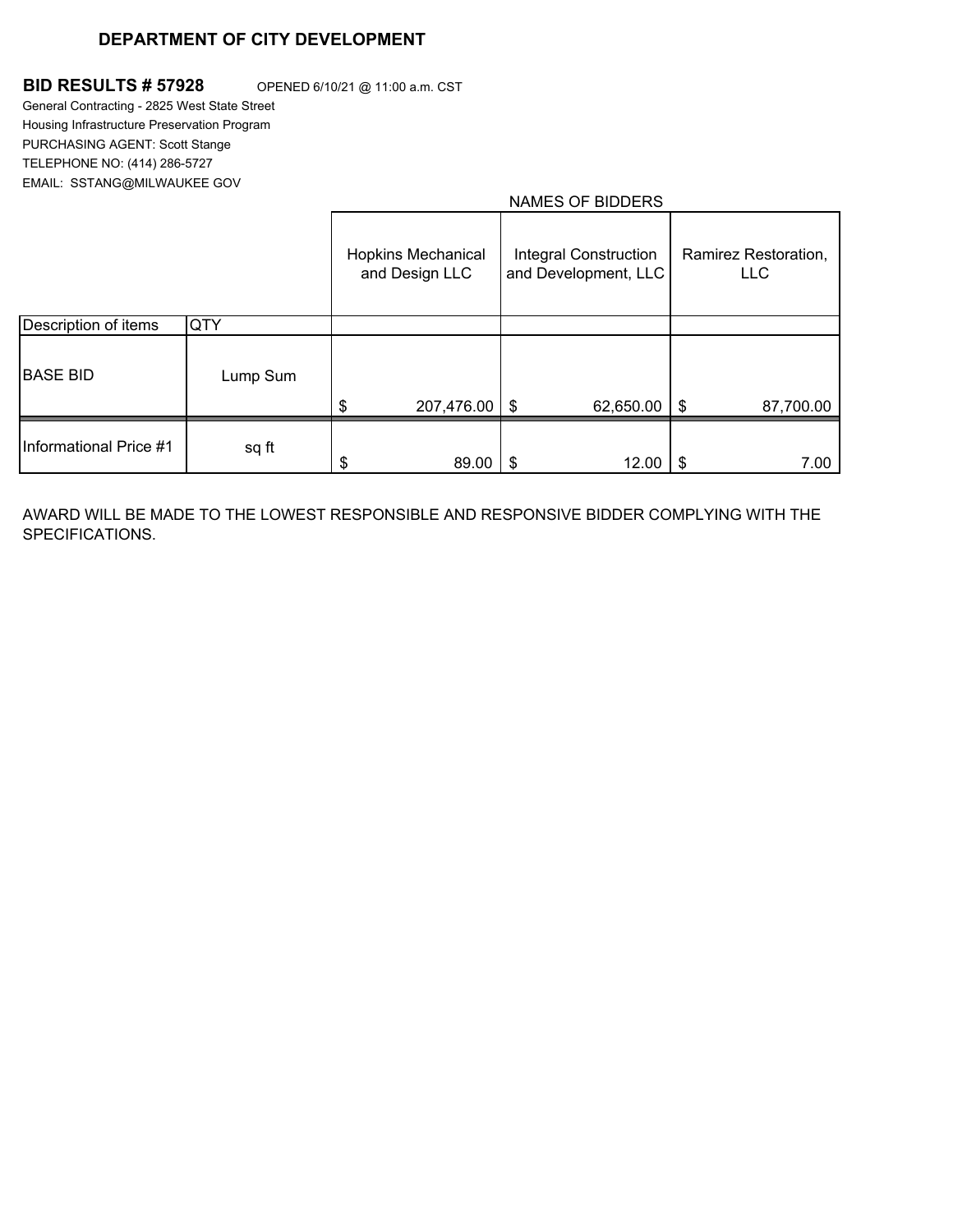# **DEPARTMENT OF CITY DEVELOPMENT CITY OF MILWAUKEE BID Results**

# **DATE: 6/24/2021 at 11:00 a.m.**

# **BID NO: #57929 PLUMBING MAINTENANCE SERVICES**

|                                                |                                                  | Roy's Plumbing Inc. |
|------------------------------------------------|--------------------------------------------------|---------------------|
| Description of items                           | <b>QTY</b>                                       |                     |
| <b>Plumbing Maintenance</b><br><b>Services</b> | Base Bid total Sum                               | \$<br>67,625.00     |
| Unit Price #1                                  | Hourly Rate<br>(x 700)                           | \$<br>95.00         |
| Unit Price #2                                  | Flat Rate to Install a<br>water filter<br>(x 10) | \$<br>75.00         |
|                                                | Flat Rate to Install a<br>furnace filter         |                     |
| Unit Price #3                                  | (x 5)                                            | \$<br>75.00         |

## NAMES OF BIDDERS

AWARD WILL BE MADE TO THE LOWEST RESPONSIBLE AND RESPONSIVE BIDDER COMPLYING WITH THE SPECIFICATIONS AND REQUIREMENTS IN THE BID PACKAGE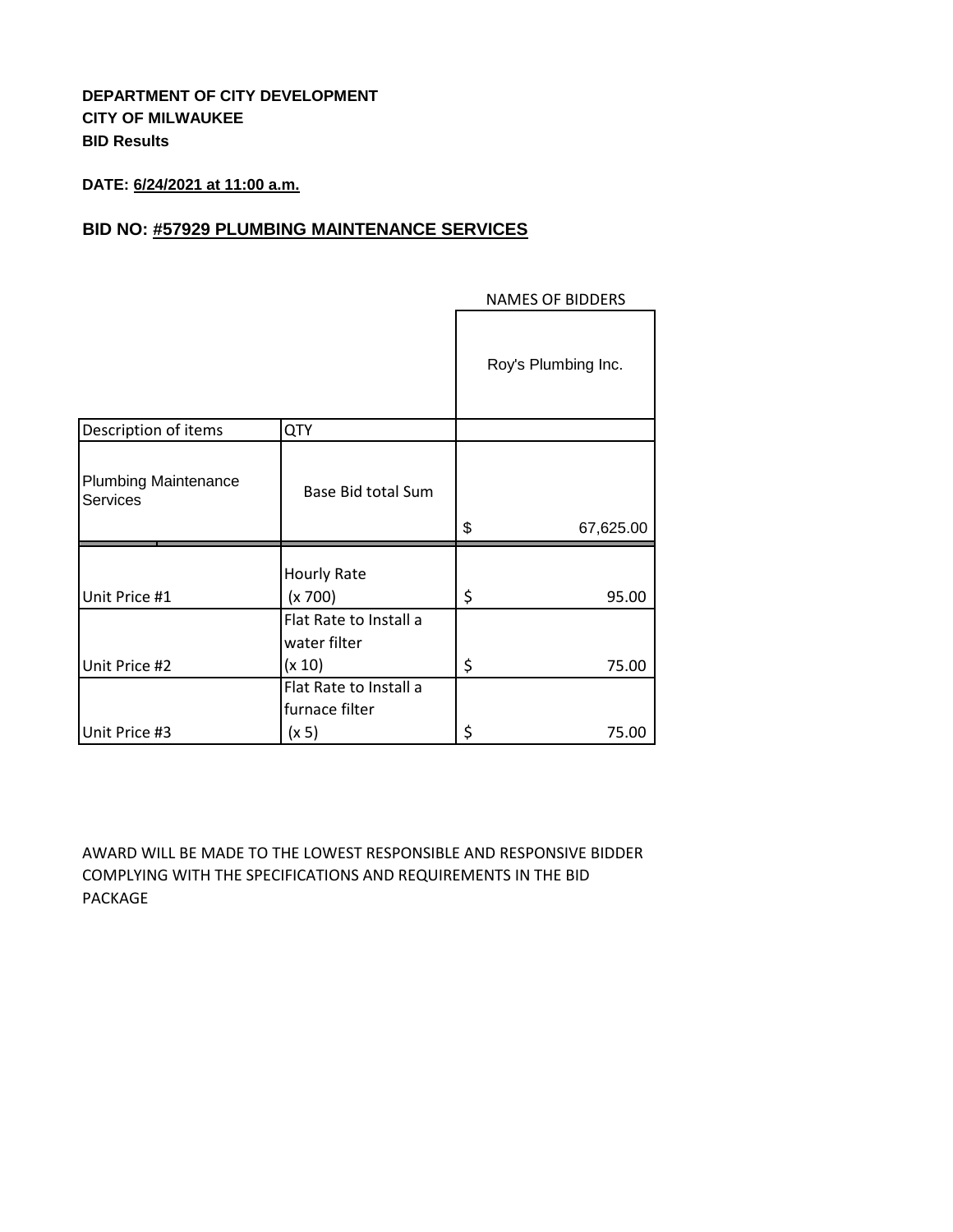#### **DEPARTMENT OF CITY DEVELOPMENTCITY OF MILWAUKEEBID Results**

#### **DATE: 9/2/21 at 11:00 a.m.**

#### **BID NO: #57938 BOARD-UP AND PROPERTY MAINTENANCE SERVICES**

|                                                                                                        |               |        |                                                                                                      |     | <b>NAMES OF BIDDERS</b> |                                                                         |                                        |               |                          |            |
|--------------------------------------------------------------------------------------------------------|---------------|--------|------------------------------------------------------------------------------------------------------|-----|-------------------------|-------------------------------------------------------------------------|----------------------------------------|---------------|--------------------------|------------|
|                                                                                                        |               |        | <b>Ezekiel Community</b><br>Anderson Landscape<br>Development<br>and Maintenance, LLC<br>Corporation |     |                         | <b>Millennium Preservation</b><br>Group                                 | One Day Real Estate<br><b>Services</b> |               | West Care Wisconsin, Inc |            |
| Description of items                                                                                   | <b>QTY</b>    | Amount |                                                                                                      |     | Amount                  | Amount                                                                  |                                        | Amount        |                          | Amount     |
| Board-Up and Property<br><b>Maintenance Services</b>                                                   | Base Bid      | \$     | 638,775.00 \$                                                                                        |     | 177,847.50              |                                                                         | \$                                     | 246,800.00 \$ |                          | 233,869.80 |
| Each first floor, basement, porch-<br>accessible and/or garage<br>window,per window                    | Unit Price 1  | \$     | $85.00$ \$                                                                                           |     | 29.00                   |                                                                         | \$                                     | 40.00         | \$                       | 37.99      |
| Each second floor window, per<br>window                                                                | Unit Price 2  | \$     | $100.00$ \$                                                                                          |     | 31.00                   |                                                                         | \$                                     | 55.00         | \$                       | 24.99      |
| Each entry door (Chip-it door), per<br>door                                                            | Unit Price 3  | \$     | $100.00$ \$                                                                                          |     | 39.00                   |                                                                         | \$                                     | 90.00         | \$                       | 119.99     |
| Each door cover, per door                                                                              | Unit Price 4  | \$     | 100.00                                                                                               | \$  | 45.00                   |                                                                         | \$                                     | 25.00         | \$                       | 71.99      |
| Each "2x4" " reinforcement added<br>to the OSB board(s) for either door<br>or window per reinforcement | Unit Price 5  | \$     | 22.00                                                                                                | \$  | 10.50                   |                                                                         | \$                                     | 20.00         | \$                       | 7.44       |
| Each single car garage door, per<br>door                                                               | Unit Price 6  | \$     | $350.00$ \$                                                                                          |     | 75.00                   |                                                                         | \$                                     | 100.00        | \$                       | 269.99     |
| Install a hasp lock, per lock                                                                          | Unit Price 7  | \$     | 70.00 \$                                                                                             |     | 16.50                   | Only Submitted a copy of DCD's Posting of the 2018 Board Up Bid Results | \$                                     | 20.00         | \$                       | 4.99       |
| Install a I-bolt, per I-bolt                                                                           | Unit Price 8  | \$     | 20.00                                                                                                | \$  | 4.00                    |                                                                         | \$                                     | 25.00         | \$                       | 8.99       |
| Screw closed an entry door or<br>window, per window/door                                               | Unit Price 9  | \$     | 35.00                                                                                                | \$  | 4.00                    |                                                                         | \$                                     | 35.00         | \$                       | 3.90       |
| Winterization (including trip<br>charge), per property                                                 | Unit Price 10 | \$     | 395.00                                                                                               | \$  | 35.00                   |                                                                         | \$                                     | 60.00         | \$                       | 34.99      |
| Affix a sign to the property, per<br>sign                                                              | Unit Price 11 | \$     | 18.00                                                                                                | \$  | 10.00                   | Non Responsive.                                                         | \$                                     | 12.00         | \$                       | 4.99       |
| Miscellaneous labor, per hour                                                                          | Unit Price 12 | \$     | 89.00                                                                                                | -\$ | 15.00                   |                                                                         | \$                                     | 15.00         | \$                       | 22.99      |
| Open and close the door of a<br>building, per property                                                 | Unit Price 13 | \$     | 65.00 \$                                                                                             |     | 30.00                   |                                                                         | \$                                     | 30.00         | \$                       | 21.99      |

AWARDS WILL BE MADE TO THE LOWEST RESPONSIBLE AND RESPONSIVE BIDDERS COMPLYING WITH THE SPECIFICATIONS AND REQUIREMENTS IN THE BID PACKAGE

THE BID FROM MILLENNIUM PRESERVATION GROUP WAS REJECTED FOR BEING NON-RESPONSIVE FOR FAILING TO SUBMIT ALL OF THE REQUIRED BID DOCUMENTS.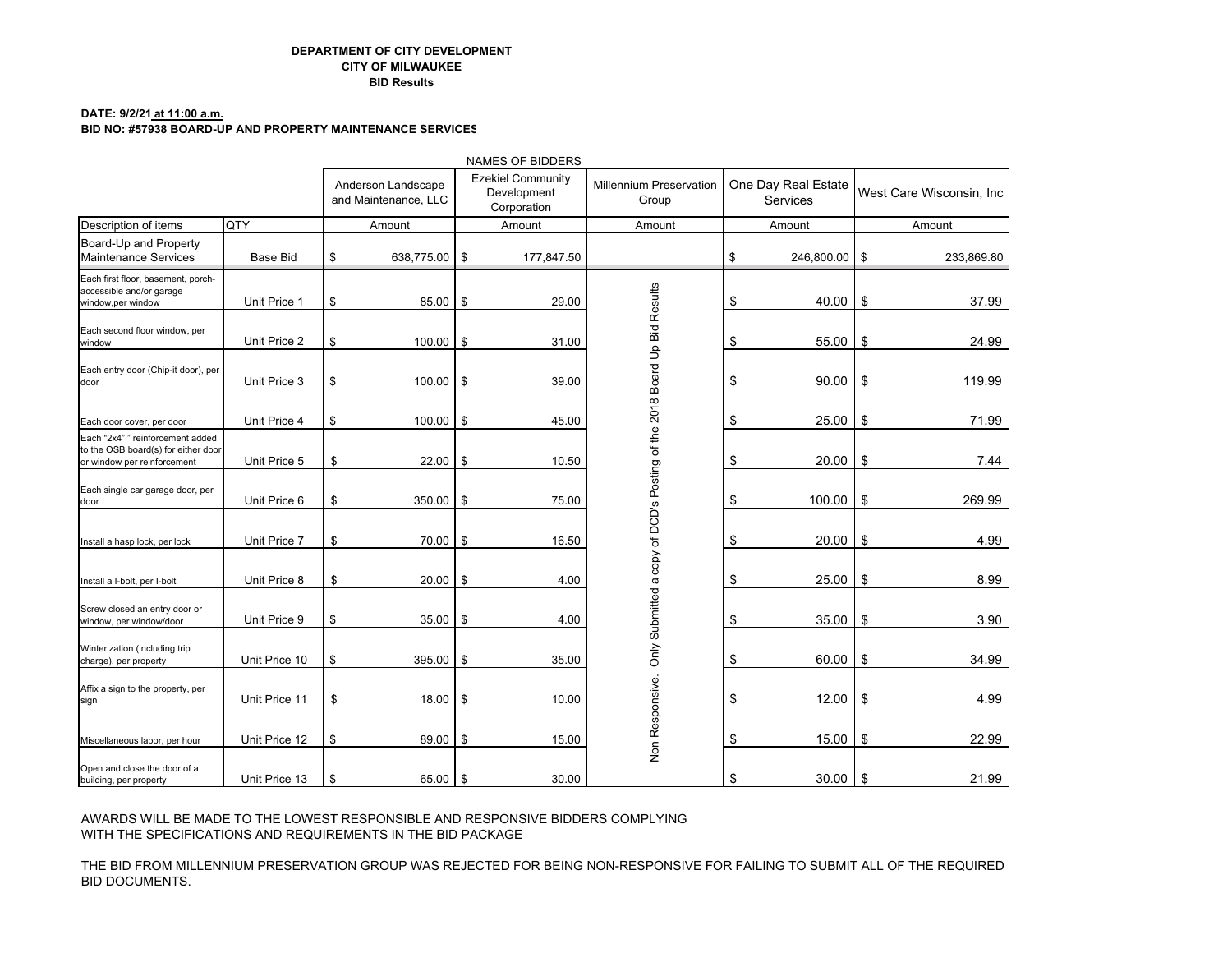## **DATE: 9/2/21 at 11:00 a.m. BID NO: #57939 CLEAN-OUT AND PROPERTY MAINTENANCE SERVICES**

THE BID FROM WESTCARE WISCONSIN, INC. WAS REJECTED FOR BEING NON-RESPONSIVE FOR FAILING TO SUBMIT THE SIGNED ADDENDUM. THE BIDS FROM CERTIFIED HOMES, LLC AND SMITH BROTHERS JUNK REMOVAL WERE REJECTED FOR BEING NON-RESPONSIVE FOR FAILING TO SUBMIT THE SIGNED ADDENDUM AND SUBMIT A PROPERLY FILLED OUT SBE FORM A.

|                                                        |                           | NAMES OF BIDDERS                           |                                        |                            |                                                     |                      |                                 |                         |  |
|--------------------------------------------------------|---------------------------|--------------------------------------------|----------------------------------------|----------------------------|-----------------------------------------------------|----------------------|---------------------------------|-------------------------|--|
|                                                        |                           | Anderson Landscape and<br>Maintenance, LLC | CDR Landscape and<br>Construction, LLC | <b>Certified Homes LLC</b> | <b>Ezekiel Community</b><br>Development Corporation | Kiece Creations, LLC | l Smith Brothers Junk Removal I | WestCare Wisconsin Inc. |  |
| Description of items                                   | <b>QTY</b>                |                                            |                                        |                            |                                                     |                      |                                 |                         |  |
| Clean-Out and Property<br>Maintenance Services         | <b>Base Bid</b>           | $328,125.00$   \$                          | 72,800.00 \$                           | 224,000.00 \$              | 170,750.00 \$                                       | 66,125.00            | 233,000.00 \$                   | 70,242.25               |  |
| Debris removal, per trailer                            | Unit Price 1              | $535.00$   \$                              | $135.00$ \$                            | 400.00 $\frac{3}{2}$       | 326.00                                              | 120.00               | 390.00                          | 124.99                  |  |
| Winterization (including trip charge),<br>per property | Unit Price $2 \mid \zeta$ | $395.00$ \$                                | $25.00$ \$                             | 150.00                     | $35.00$ \$                                          | 25.00                | 250.00                          | 34.99                   |  |
| Miscellaneous labor, per hour                          | Unit Price 3   \$         | $85.00$ \$                                 | $15.00$ \$                             | $30.00$ \$                 | $15.00$   \$                                        | 20.00                | 40.00                           | 22.99                   |  |
| Open and close the door of a<br>building, per property | Unit Price $4 \mid \zeta$ | $65.00$ \$                                 | $14.00$ $\frac{2}{3}$                  | $40.00$ \$                 | $30.00$   \$                                        | 20.00                | $50.00$ \$                      | 21.99                   |  |

AWARDS WILL BE MADE TO THE LOWEST RESPONSIBLE AND RESPONSIVE BIDDER COMPLYING WITH THE SPECIFICATIONS AND REQUIREMENTS IN THE BID PACKAGE

## **DEPARTMENT OF CITY DEVELOPMENT CITY OF MILWAUKEE BID Results**